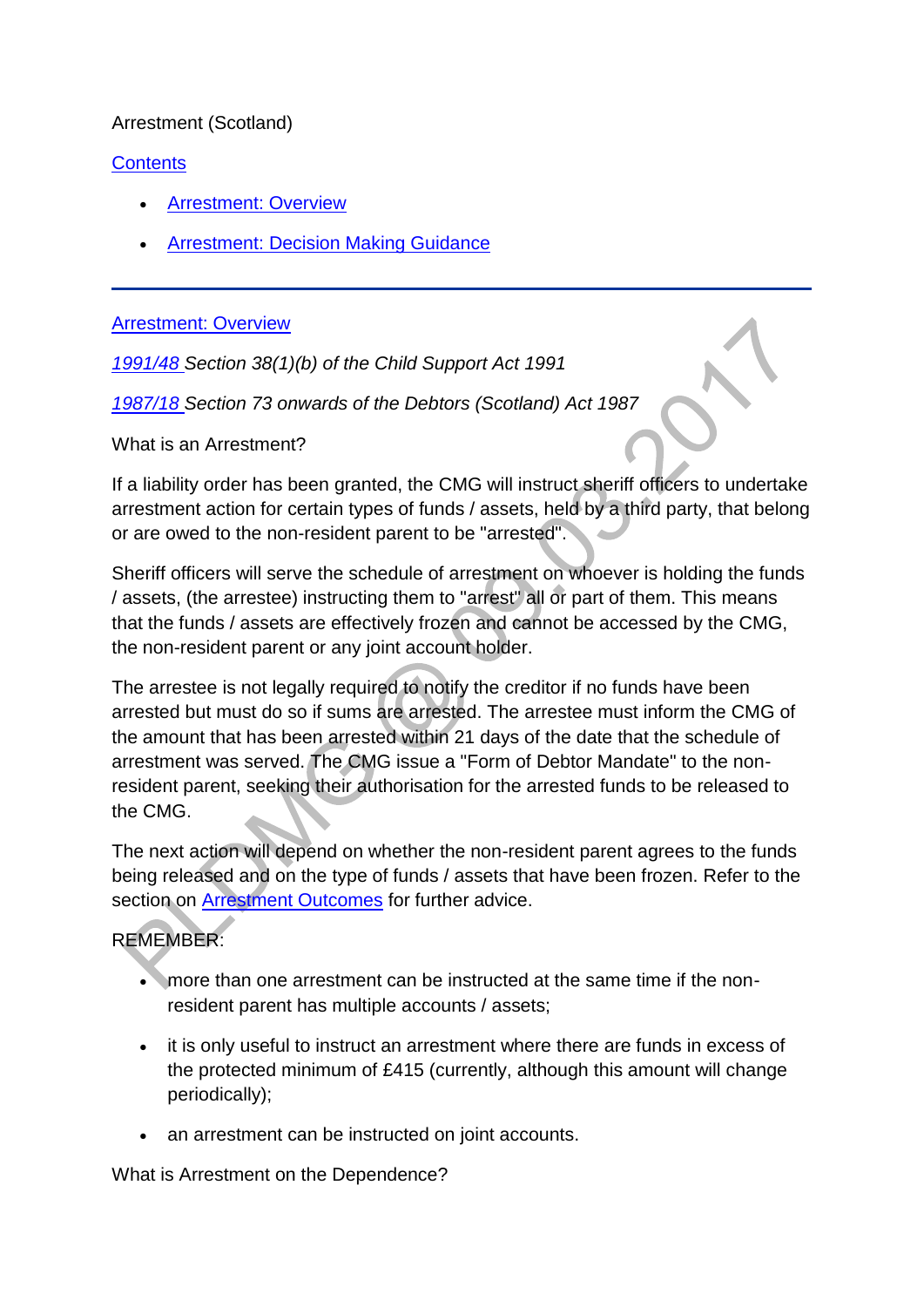# *[1987/18 S](http://www.legislation.gov.uk/ukpga/1987/18/contents)ection 15 and 73 of the Debtors (Scotland) Act 1987*

*[1993/3240 S](http://www.legislation.gov.uk/uksi/1993/3240/contents/made)ection 19 of the Act of Sederunt (Sheriff Court Summary Application Rules) 1993*

Arrestment on the dependence allows the sheriff to grant a warrant to arrest all or part of a debtor's funds/assets pending the outcome of an associated court action, for example a liability order application. If an arrestment on the dependence is granted, it prevents the debtor from disposing of the relevant funds/asset(s).

Refer to the [Arrestment on the Dependence guidance](http://np-cmg-sharepoint.link2.gpn.gov.uk/sites/policy-law-and-decision-making-guidance/Pages/Legal%20Enforcement%20-%20Scotland/Arrestment-on-the-Dependence.aspx) for further advice.

[Return to contents](http://np-cmg-sharepoint.link2.gpn.gov.uk/sites/policy-law-and-decision-making-guidance/Pages/Legal%20Enforcement%20-%20Scotland/Arrestment-%28Scotland%29.aspx)

# **[Arrestment: Decision Making Guidance](http://np-cmg-sharepoint.link2.gpn.gov.uk/sites/policy-law-and-decision-making-guidance/Pages/Legal%20Enforcement%20-%20Scotland/Arrestment-%28Scotland%29.aspx)**

When should an application for arrestment be considered?

An application for arrestment should be considered if:

- a liability order has been granted and the charge for payment has been served. NOTE: although a charge for payment does not have to be executed before an arrestment is undertaken, it is good practice to instruct sheriff officers to serve the schedule of arrestment concurrently with the service of the charge for payment and the Debt Advice and Information Package, if this action has not already been taken; and
- you have evidence that the non-resident parent has, or is due to receive, funds or assets that can be arrested.

Types of funds and assets that can be arrested

The following funds and assets can all be arrested:

- debt and obligations;
- funds held in bank / building society accounts;
- payments that are owed / due to be paid to the non-resident parent for instance under a contract;
- fees and commissions;
- rents:
- insurance policies;
- investment bonds;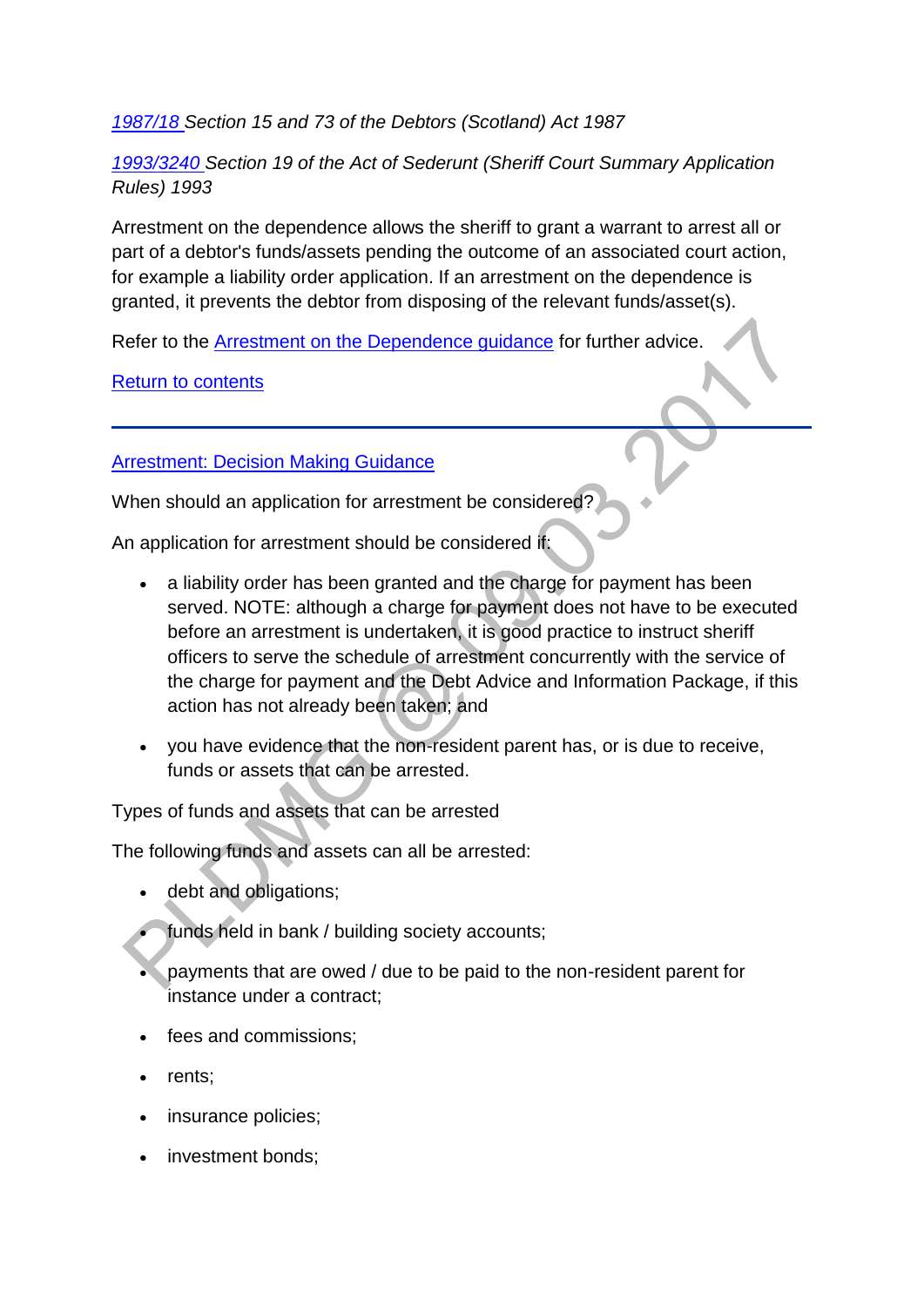- shares in a Limited Company;
- trust funds:
- pension funds due to be paid to the non-resident parent from a matured policy;
- periodical payments (this means any regular payments that we know the nonresident parent is due to receive. For example: rental income);
- annuities:
- boats, NOTE: certain types of boat are excluded from arrestment action. If the boat is on the water or in dry dock within a harbour or docks then it will be arrested. If, however, the boat is a small leisure craft sitting in the nonresident parent's driveway or on a trailer in a car park somewhere outside the harbour then the boat will be subject to attachment. Therefore, if you have evidence that the non-resident parent holds an asset of this type, you should seek advice from the Sheriff's Office re whether the vessel is suitable for arrestment action before proceeding. Cargo held on a commercial boat may also be arrested;
- corporeal movables: this means articles that belong to the debtor but are held by a third party. For example: a painting on loan to an art gallery or livestock that is held by an auctioneer.

NOTE re bank / building society arrestment's:

- it is not necessary to know the full account details (e.g. sort code and account number) for an arrestment to be served, as this can be done to the head office of the relevant organisation;
- arrestment can be executed on joint accounts;
- "blanket " arrestment can be considered in exceptional circumstances. These instruct the sheriff officers to lodge arrestment at the head offices of the four major Scottish banks (Royal Bank of Scotland, Bank of Scotland, Lloyds TSB and Clydesdale);
- if the non-resident parent's funds are held in an account in England, the liability order must be registered in the magistrate's court in England and enforced through a third party debt order in the county court.

Protected Minimum Balance:

Note: the protected sum only applies to funds held in bank accounts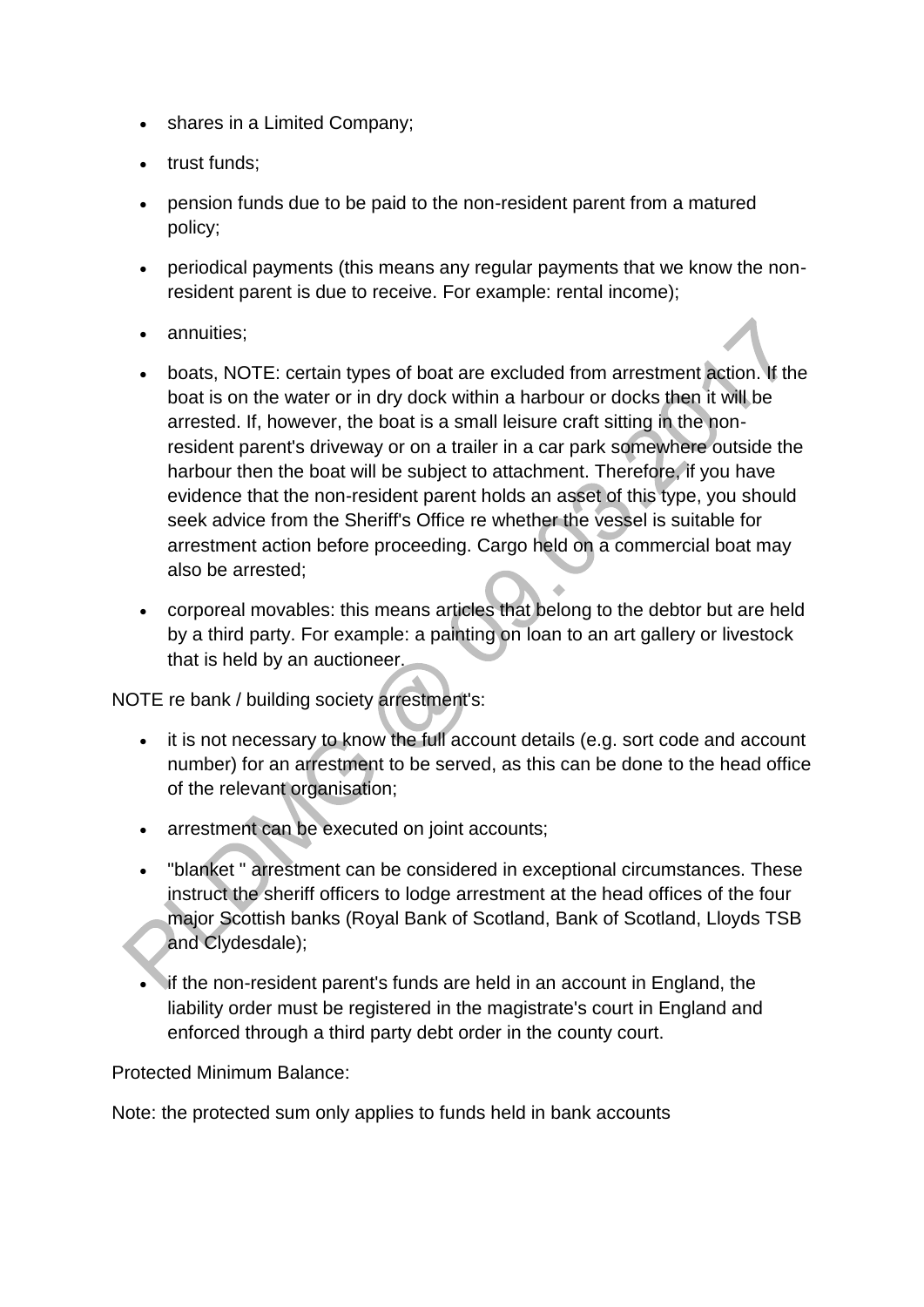- from 22 April 2009, debtors must be left with a minimum amount in their accounts if an arrestment is executed. Only sums above this minimum can be arrested;
- the minimum balance is calculated by the arrestee as prescribed under Table B, Schedule 2, Bankruptcy and Diligence (Scotland) Act 2007 and is equivalent to the net monthly earnings from which no deduction would be made under an earnings arrestment. This is currently set at £415 but is subject to periodic change;
- where the non-resident parent has several accounts in the one bank the minimum protected sum will only be applied once. If, however, the nonresident parent has separate accounts in more than one clearing bank the protected minimum sum will be applied by each bank.

NOTE: the minimum balance does not apply to accounts that are operated be the debtor as a trading account or that are held in the name of a company, a limited liability partnership or an unincorporated association.

# Arrestment: Outcomes

A schedule of arrestment will be served upon whoever is holding the relevant funds or assets (the arrestee). The arrestee must send a form of disclosure to the CMG, the non-resident parent and any joint account holders within 21 days informing them of any amount that has been successfully arrested.

NOTE: if no funds are attached, the arrestee does not have to notify the creditor of this.

- if you do not receive a response from the arrestee within 4 weeks, you should proceed on the assumption that no funds have been arrested and consider alternative enforcement action(s);
- if the arrestee informs you that no funds have been arrested because the nonresident parent does not hold an account with them, there will be no point making further arrestment's at that institution;
- however, if the arrestee informs you that no funds have been arrested because there are insufficient or no funds available, then it may be appropriate to consider further arrestment's at a later date.

Non-Resident Parent Questions the Arrestment

If funds have been arrested, the non-resident parent may contact the CMG to question this action and / or ask for the funds to be released.

The non-resident parent, arrestee or any other interested party has the right to lodge a notice of objection by making an application to the sheriff, after which a hearing will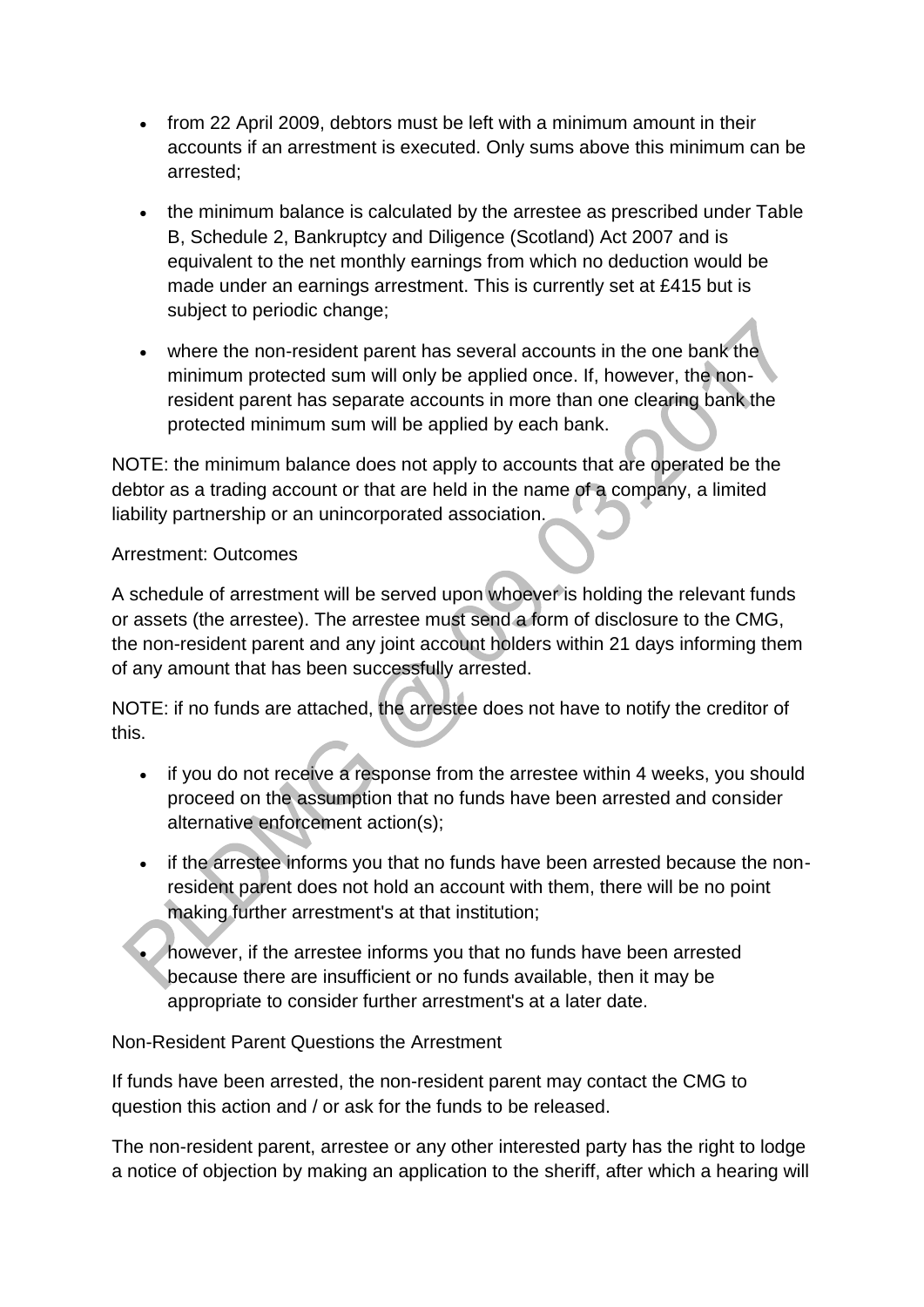be held. If the objection is upheld, the sheriff can order the arrestment to be restricted (in which case only part of the funds are given to the creditor) or recalled (where the funds are restored to their original position).

Any request for all / part of the arrested funds to be released must be considered carefully, taking into account all the circumstances of the case and any information / evidence that the non-resident parent has provided to support their request.

At this stage, you can decide to either:

- let the arrestment stand: this means that none of the arrested funds will be released to the non-resident parent; or
- release a portion of the arrested funds: for example: the amount of a joint account holder's wages that have been arrested, where there is supporting evidence that these belong only to the joint holder who has expenses that must be met. In these circumstances, a notification must be sent to the arrestee, informing them of the amount that should be released; or
- discharge the arrestment and release all the funds to the non-resident parent.

Alternatively, the non-resident parent may apply to the court by a notice of objection, for release of property where they consider the arrestment to be unduly harsh. The court may release the funds or other property attached; or so much of those funds or that property as the sheriff specifies, and order the arrestee to release the funds or property to the debtor.

# Funds Arrested: Issuing the Form of Debtor Mandate

When you have received confirmation that money has been arrested (either through a Form of Disclosure or from contact with the non-resident parent), a Form of Debtor Mandate must be issued to the non-resident parent. This form requests their authorisation for the funds to be released to the CMG. The next action will depend on the non-resident parent's response and the type of funds / assets that have been arrested.

Non-resident parent authorises release of funds

If the non-resident parent signs and returns the Mandate, it must be forwarded to the arrestee, so they can release the funds to the CMG.

Bank / Building Society Arrestment: Debtor Mandate not signed

If the funds arrested are held in the non resident parent's bank or building society account and they fail to return the Form of Debtor Mandate, the funds will be automatically released to the CMG after 14 weeks of the date that the Schedule of Arrestment was served. The automatic release of funds will not take place in cases where an objection has been lodged.